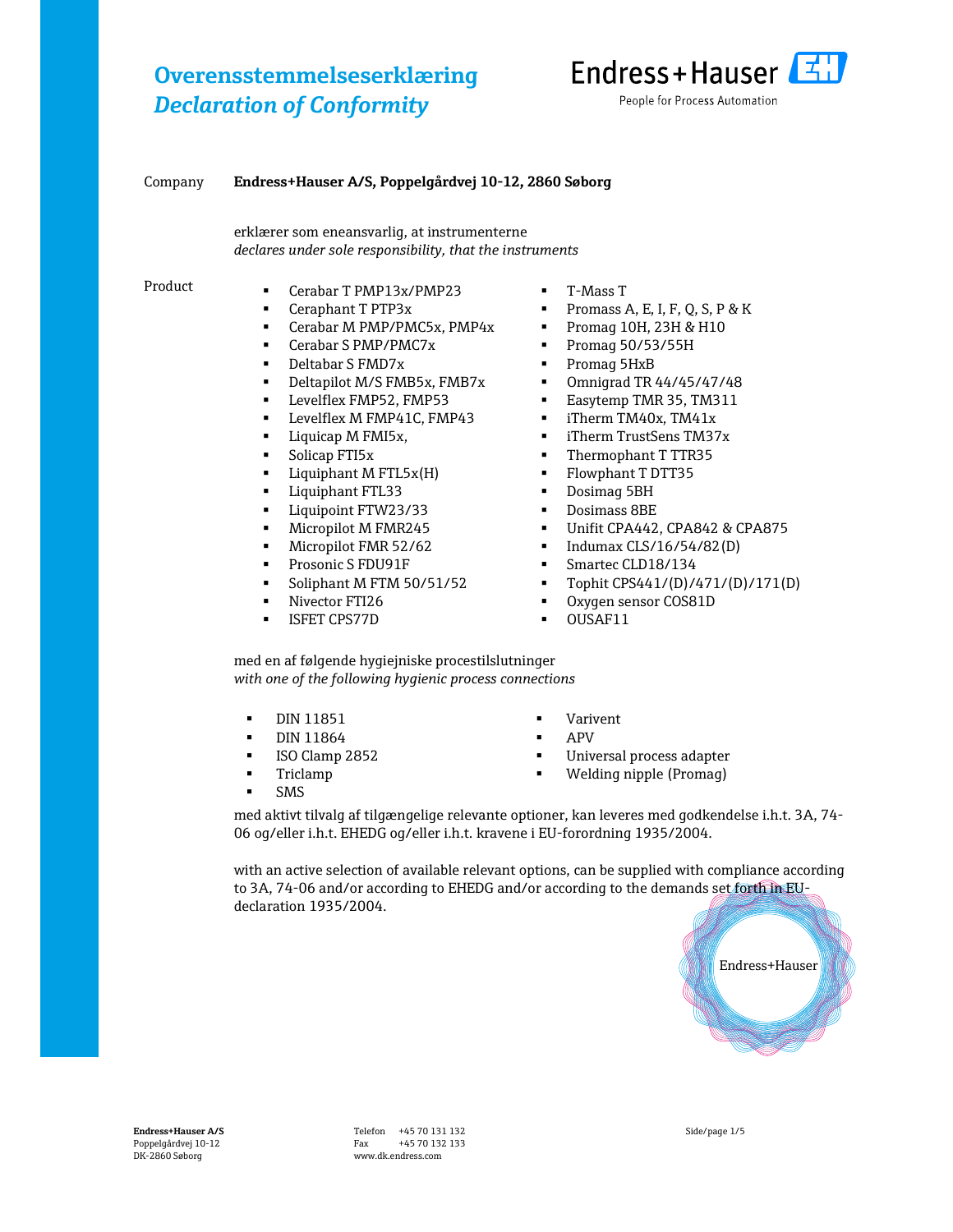

Instrumenter leveres i overensstemmelse med følgende europæiske forordninger: Instruments are in conformity with the following European Regulations:

Forordning (EU) nr 1935/2004, om materialer og genstande bestemt til at komme i berøring med fødevarer, artikel 3, 5, 15 og 17.

Regulation (EC) No. 1935/2004, on materials and articles intended to come into contact with food, article 3, 5, 15 and 17.

Forordning (EU) nr 2023/2006 om god fremstillingsmæssig praksis for materialer og genstande bestemt til at komme i berøring med fødevarer. Regulation (EC) No. 2023/2006 on good manufacturing practice for materials and articles intended to come into contact with food.

Forordning (EU) 10/2011 om plastmaterialer og -genstande bestemt til at komme i berøring med fødevarer. For anvendelse i henhold til produktspecifikationer, er de overordnede migrationsgrænser under de, i forordningen, angivne grænseværdier. Regulation (EC) 10/2011 on plastic materials and articles intended to come into contact with food. For use in accordance with product specifications, the overall and specific migration limits are below the regulatory requirements.

De herefter listede komponenter/materialer med nævnte begrænsninger kan findes anvendt I ovennævnte instrumenter Following substances with limits and /or specification can be used in the above-named products:

PPVE SML = 0,05mg/kg PLM; - TFE SML = 0,05 mg/kg PLM;

Specifikke materialer i henhold til forordning 10/2011 er under grænseværdierne. Specific materials as per regulation (EU) 10/2011 are below the limits.

Specifikationer for tiltænk anvendelse samt begrænsninger: Specifications for intended use or limitations:

Type of food or procedures the material is suitable for: Aqueous, acidic, alcoholic, lacteal, fatty and oily food

Duration and temperature of treatment and storage for contact with food: Short term contact up to 24 h, TM = -40 °C ... +150 °C

Relation of surface in contact with food and volume, the conformity of the material or articles is based upon: - For each component different, hence consideration on product range.



Endress+Hauser A/S Poppelgårdvej 10-12 DK-2860 Søborg

Telefon +45 70 131 132 Fax +45 70 132 133 www.dk.endress.com

Side/page 2/5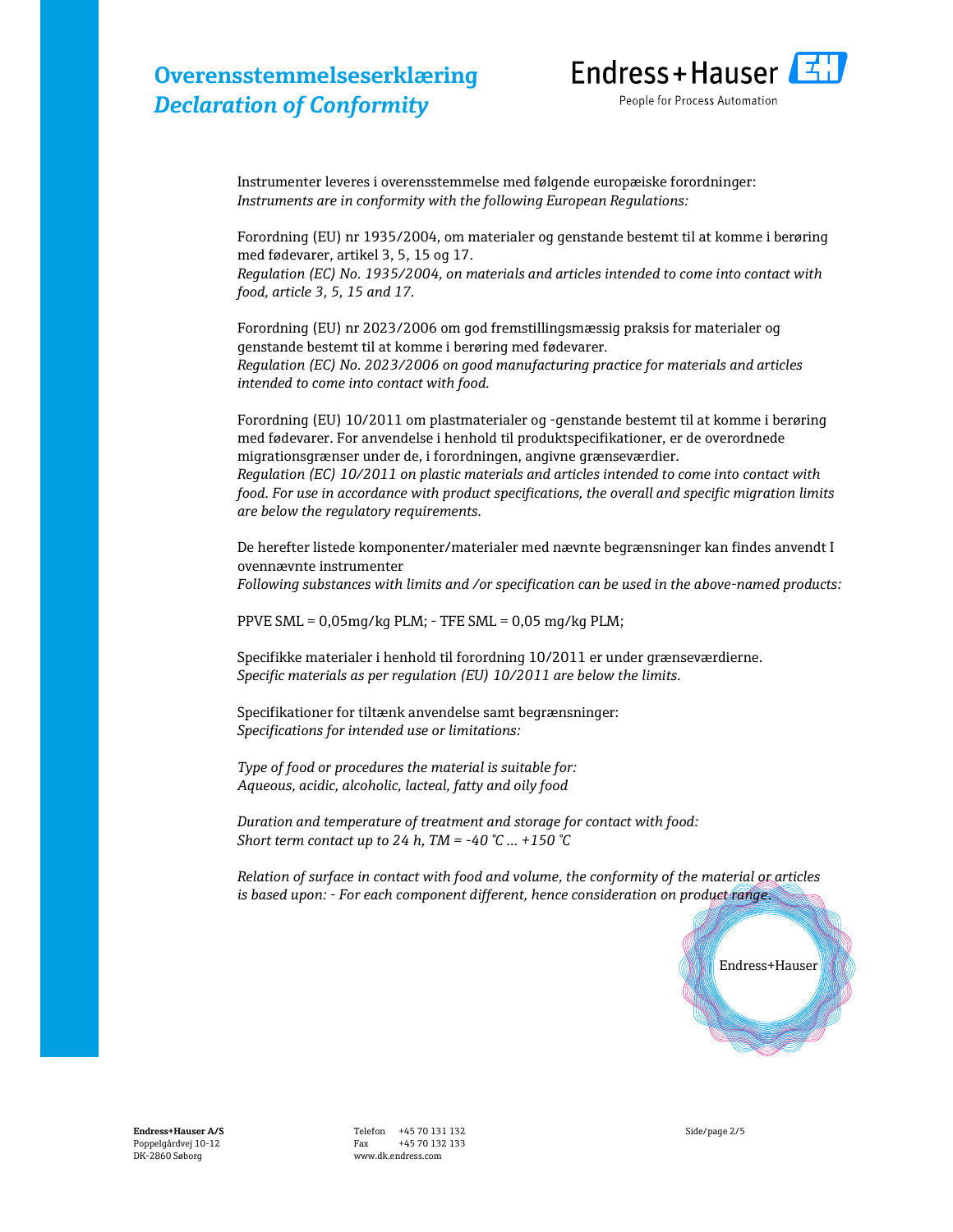

| Assembly/         | <b>Food contact</b> | <b>Material</b>               | Conformity             |
|-------------------|---------------------|-------------------------------|------------------------|
| <b>Components</b> | <b>Material</b>     | name                          | reference              |
|                   | i.e.                |                               |                        |
| <b>Sensor</b>     | Stainless steel     | 1.4435/316L                   | 1935/2004              |
|                   | Titanium            | 1.4404<br>$\blacksquare$      | 1935/2004              |
|                   | Tantal              | 1.4539<br>$\blacksquare$      | Guideline for metal    |
|                   |                     | 1.4571<br>$\blacksquare$      | and alloys (Council of |
|                   |                     | 3.7194<br>$\blacksquare$      | Europe 03/2001)        |
|                   |                     | Alloy C4/C22/C276<br>٠        | CFR 21 Part            |
|                   | Aluminium           | Ti<br>$\blacksquare$          | 186.1256(FDA)          |
|                   | oxyde               | Ta<br>$\blacksquare$          |                        |
|                   |                     | Al203<br>$\blacksquare$       |                        |
| <b>Sensor</b>     | Teflon              |                               | CFR 21 Part            |
| Coating           |                     | PTFE<br>٠                     | 177.1550               |
|                   |                     | <b>PFA</b>                    | 177.2415               |
|                   |                     | <b>PVDF</b><br>٠              | 177.2510(FDA)          |
|                   |                     |                               | 10/2011                |
| <b>Sensor</b>     | Elastomers          |                               | CFR 21 Part            |
| <b>Seals</b>      |                     | EPDM<br>٠                     | 177.2600               |
|                   |                     | <b>HNBR</b><br>$\blacksquare$ | 177.2600               |
|                   |                     | FKM (Viton)<br>٠              | 177.2600               |
|                   |                     | Silicone<br>$\blacksquare$    | 177.2600               |
|                   |                     | Kalrez<br>$\blacksquare$      | 177.2600(FDA)          |
| <b>Sensor</b>     | Plastic             | ■ PEEK™ (Victrex®)            | <b>EU Requlations</b>  |
| <b>Plastic</b>    |                     |                               | 2002/72/EC (N/A)       |
| material          |                     |                               | 10/2011/EU             |
| <b>Sensor</b>     | Oil                 |                               | CFR 21 Part -          |
| Filling           |                     | Silicon oil<br>$\blacksquare$ | 175.105                |
|                   |                     | Edible oil<br>$\blacksquare$  | 182.20                 |
|                   |                     | <b>BERUSYNTH</b>              | 178.3570               |
|                   |                     | Neobee M20<br>$\blacksquare$  | 172.856                |

Overensstemmelsen er gældende for materialer i følgende komponenter: This declaration of conformity is stated for the materials of following components:

Denne erklæring gælder udelukkende for sensoren, fremstillet af ovennævnte materiale, ikke for evt. medfølgende pakninger.

This declaration of conformity is stated only for the sensor manufactured from the above listed materials, not for supplied seals

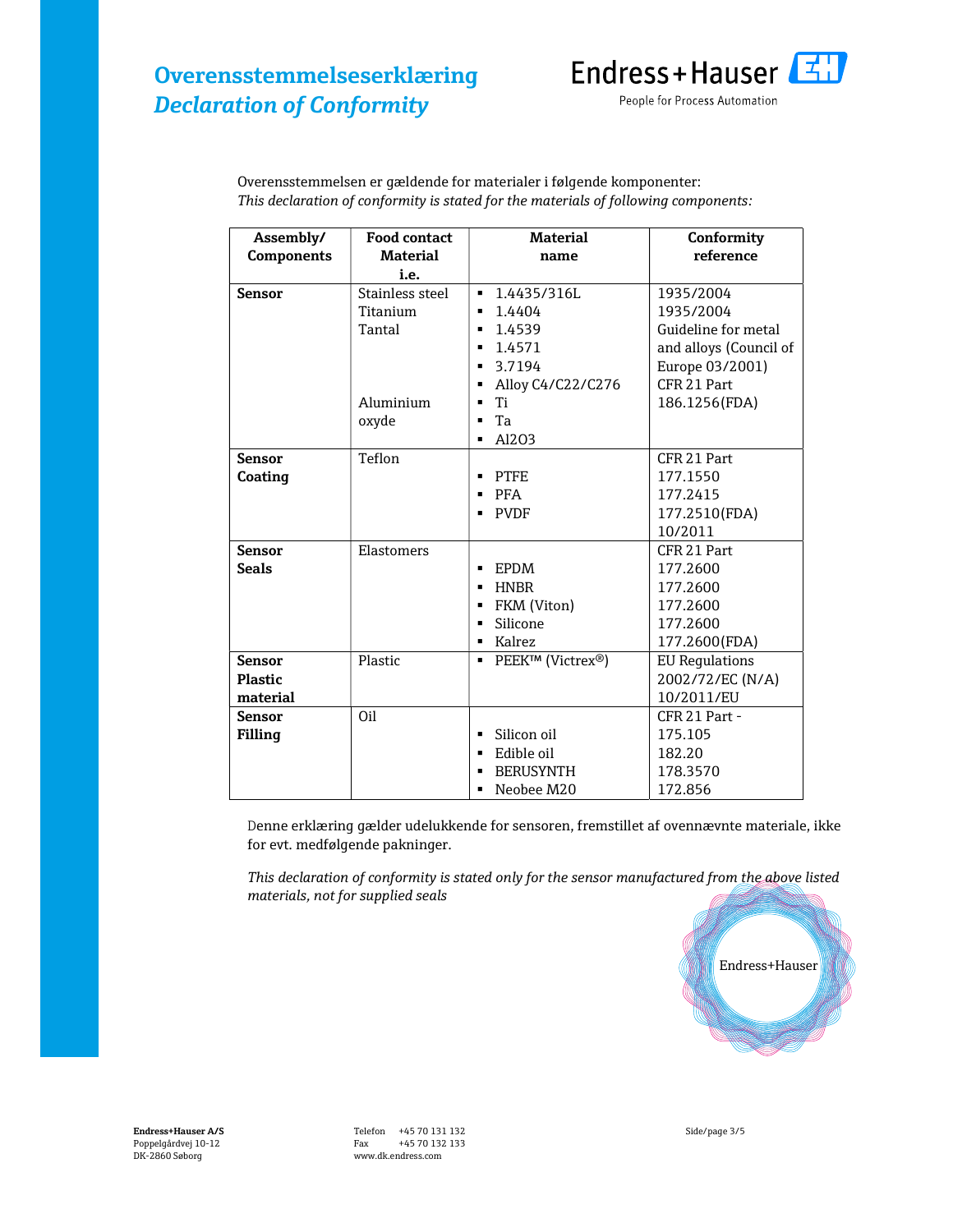

Det bekræftes hermed, at kun de monomerer som er opført i bilag II til Kommissionens direktiv 2002/72 / EF med senere ændringer, til og med Kommissionens direktiv EF 2010/169 / EU og også Kommissionens Regel 10/2011 / EU anvendes under fremstillingen af Victrex® PEEK ™

It is confirmed that only those monomers listed in Annex II of Commission Directive 2002/72/EC and its subsequent amendments, up to and including Commission Directive EC 2010/169/EU and also the Commission Regulation 10/2011/EU are used in the manufacture of Victrex® PEEK™

Monomererne 4,4'-difluorbenzophenon (PM / REF-nr 15820) og 1,4-dihydroxybenzen (PM / ref nr. 15940), der anvendes til fremstilling af Victrex® PEEK ™ er underlagt specifikke migrationsgrænser på 0,05 mg / kg og 0,6 mg / kg i fødevarer eller fødevaresimulatorer.

The monomers 4,4'-difluorobenzophenone (PM/REF No 15820) and 1,4-dihydroxybenzene (PM/ref No15940), used in the manufacture of Victrex® PEEK™ are subject to specific migration limits of 0.05 mg/kg and 0.6 mg/kg in food or food simulants, respectively.

Additivet, diphenyl sulfon, (PM / Ref nr 51570), der anvendes til fremstilling af Victrex ® PEEK™ er omfattet af en specifik migrationsgrænse på 3 mg / kg i fødevarer eller fødevaresimulatorer.

The additive, diphenyl sulphone, (PM/Ref No 51570), used in the manufacture of Victrex®  $PEEK^{TM}$  is subject to a specific migration limit of 3 mg/kg in food or food simulants.

Overholdelse af den samlede migrationsgrænse samt specifikke migrationsgrænser i Kommissionens direktiv 2002/72 / EF, eller Kommissionens Regel 10/2011 / EU fremgår af prøvninger udført på det færdige produkt.

Compliance with the overall migration limit and specific migration limits of Commission Directive 2002/72/EC (N/A), as amended or Commission Regulation 10/2011/EU is demonstrated by tests carried out on the final article.

Sporbarhed I henhold til direktiv 1935/2004 sikres ved mærkning af hvert instrument med et unikt serienummer. Dette for at understrege at kunden er forpligtet til at teste instrumentet og dets egnethed i applikationen. Denne overensstemmelseserklæring er gyldig, udelukkende for de listede produkter, som fortsat kan leveres.

Endress+Hauser Traceability of product in accordance with Regulation (EC) 1935/2004 is assured by means of serial number on sensor. This is to emphasize that the customer is obliged to test the products with regard to its suitability in the application. This declaration of compliance is exclusively valid for the listed products in delivery status.

Endress+Hauser A/S Poppelgårdvej 10-12 DK-2860 Søborg

Telefon +45 70 131 132 Fax +45 70 132 133 www.dk.endress.com

Side/page 4/5